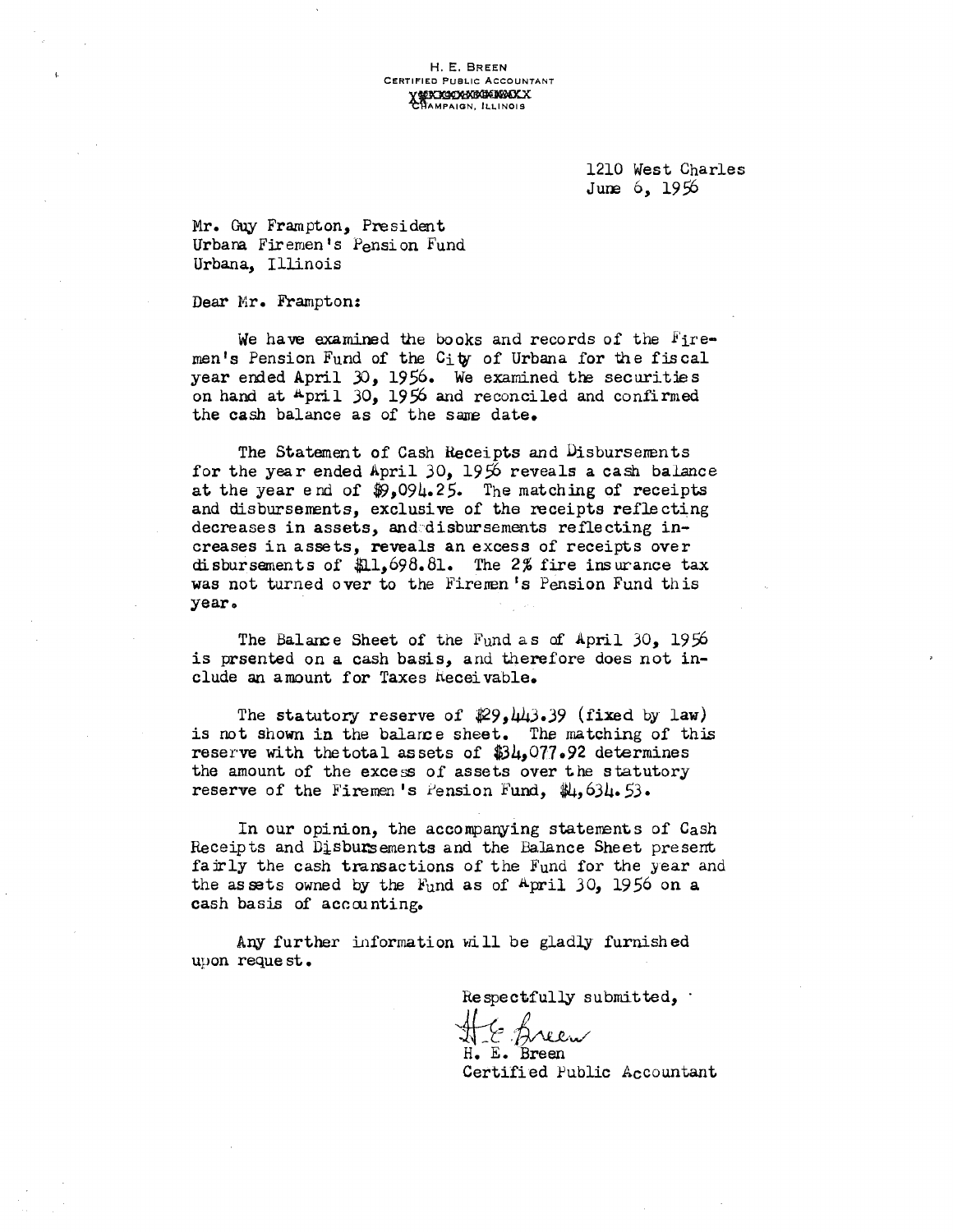## City of Urbana<br>Firemen's Pension Fund STATEMENT OF CASH RECEIPTS AND DIS BURSEMENTS For the Year Ended April 30, 1956

Cash Balance May 1, 1955

 $4,675.44$ 

Add cash receipts for the year

| Taxes                                  | \$13,338.74 |           |
|----------------------------------------|-------------|-----------|
| Licenses                               | 223.62      |           |
| Salary deductions                      | 3,077.00    |           |
| Interest on Bonds                      | 276.36      |           |
| Dividends on stock                     | 140.00      |           |
| Collection of note and interest        | 78.43       |           |
| Partial collection on bond             | 450.00      |           |
| Collection on government bonds         | 2,600.00    |           |
| Collection on amount due from City     | 200.00      |           |
| Total cash received                    |             | 20,384.15 |
| Total cash to account for              |             | 25,059.59 |
| Deduct cash disbursements for the year |             |           |
| Pension payments                       | 5,777.99    |           |
| Auditing expense                       | 100.00      |           |
| Safety deposit box rental              | 6.60        |           |
| Miscellaneus bank charges              | 0.75        |           |
| Purchase of government bonds           | 10,080.00   |           |

15,965.34 Total cash disbursed

Cash Balance April 30, 1956

 $$9,094.25$ 

 $\mathcal{E}_{\rm{c}}$  ,